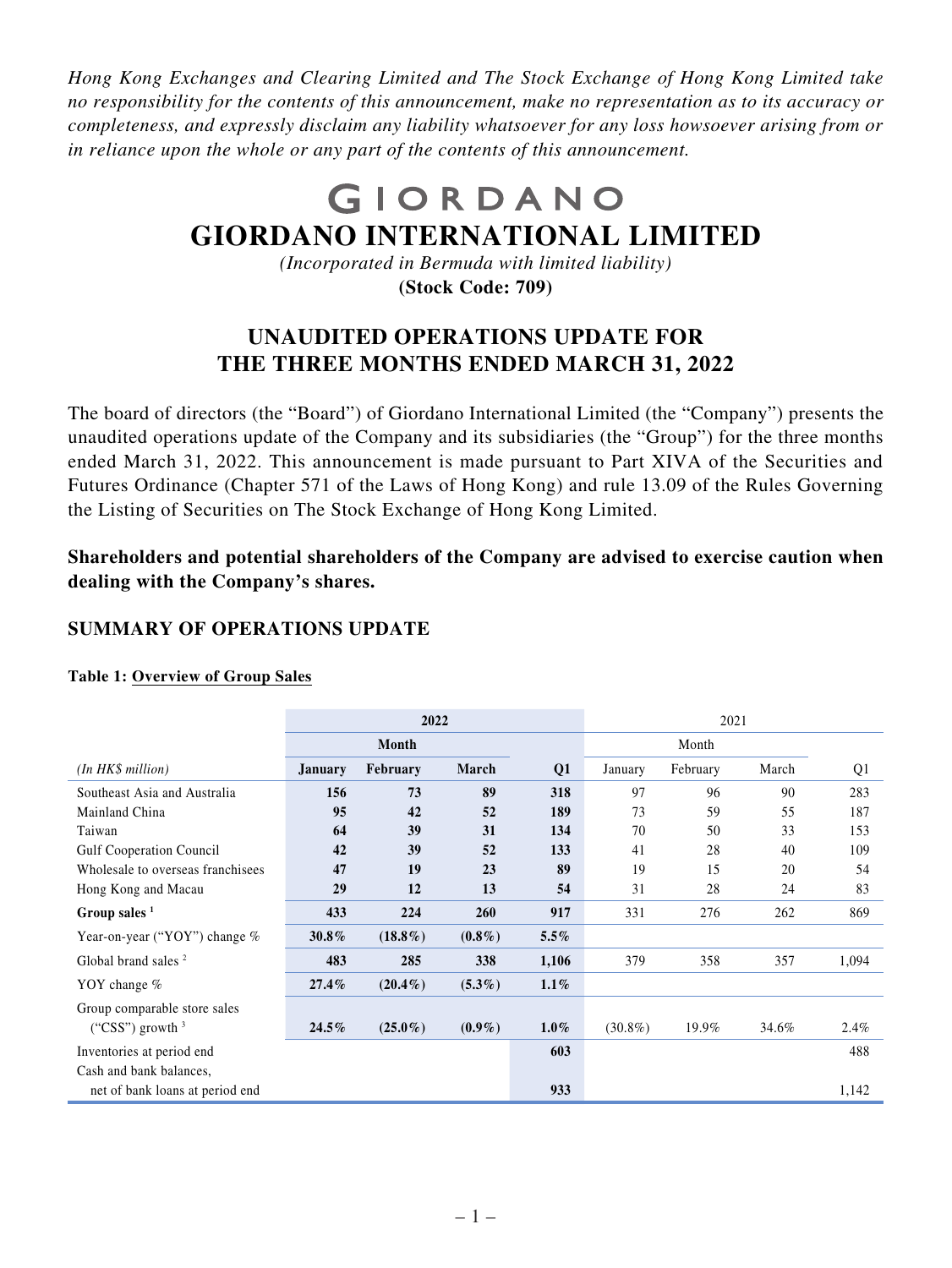#### **Table 2: Group Sales by Channels**

|                                | 2022           |          |            | 2021           |         |          |       |                |
|--------------------------------|----------------|----------|------------|----------------|---------|----------|-------|----------------|
|                                |                | Month    |            |                |         | Month    |       |                |
| (In HKS million)               | <b>January</b> | February | March      | Q <sub>1</sub> | January | February | March | Q <sub>1</sub> |
| Offline sales                  | 309            | 165      | 182        | 656            | 252     | 221      | 196   | 669            |
| Mainland China online sales    | 34             | 19       | 27         | 80             | 22      | 15       | 21    | 58             |
| Ex-Mainland China online sales | 9              | 8        | 7          | 24             | 9       | 6        | 6     | 21             |
| Online sales                   | 43             | 27       | 34         | 104            | 31      | 21       | 27    | 79             |
| Retail sales                   | 352            | 192      | 216        | 760            | 283     | 242      | 223   | 748            |
| Wholesale to franchisees       | 81             | 32       | 44         | 157            | 48      | 34       | 39    | 121            |
| Group sales                    | 433            | 224      | <b>260</b> | 917            | 331     | 276      | 262   | 869            |

First quarter Group sales recorded an increase of 5.5%, mainly driven by the notable improvements in the Southeast Asian markets and the Gulf Cooperation Council on the back of relaxed Covid-19 induced social distancing measures and travel restrictions. YOY online sales surged by 31.6%. The new wave of Covid-19 induced social distancing measures in Greater China adversely affected the Group's sales. Mainland China and Taiwan, in particular, are suffering from tightened social distancing. Sales in the tourism-dependent Hong Kong and Macau markets have dropped significantly after the Chinese New Year. We will continue to terminate non-performing stores without substantial rental reductions.

Our inventory level remains high due to the early receipt of merchandise for the Ramadan shopping season in Q2 and as a preventive measure against unpredictable production and logistics disruptions. The majority of the merchandise are evergreen and in-season styles.

On March 31, 2022, the Group had approximately HK\$933 million in cash and bank balances, net of bank loans, representing a decrease of 18.3% YOY. However, our cash position has improved compared to HK\$875 million on December 31, 2021.